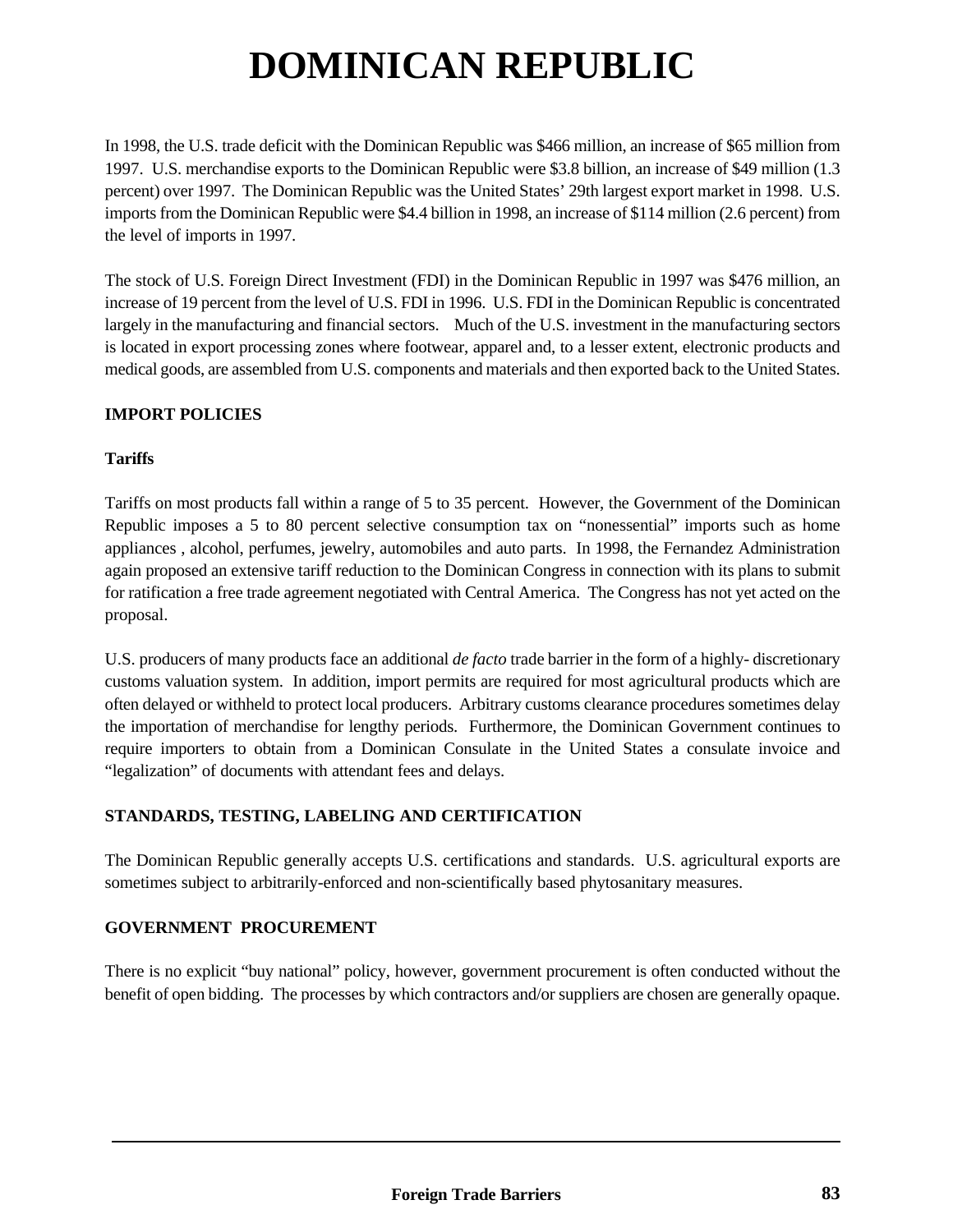#### **Dominican Republic**

# **EXPORT SUBSIDIES**

The Dominican Republic does not have aggressive export-promotion schemes other than the exemptions given to firms in the free trade zones. A tax rebate scheme designed to encourage exports is considered a failure and is usually avoided by exporters.

#### **LACK OF INTELLECTUAL PROPERTY PROTECTION**

Dominican law does not provide adequate and effective protection of intellectual property rights including levels of protection that are consistent with international standards such as the WTO Agreement on Trade-Related Aspects of Intellectual Property Rights (TRIPS). For example, the copyright law is deficient in a number of areas. The Dominican Republic has inadequate patent protection, especially for pharmaceuticals. The Dominican Republic was upgraded to the USTR Special 301 Priority Watch List in 1998 due to continuing concerns about lack of TRIPS-consistent laws, and inadequate enforcement against piracy and counterfeiting, particularly of pharmaceutical products. PhARMA currently assesses that the economic losses to U.S. industry in the Dominican market in pharmaceutical products alone are in excess of \$50 million. A report prepared by the International Intellectual Property Alliance (IIPA) estimates that copyright infringements in the Dominican Republic cost U.S. firms \$3.0 million in 1998.

#### **Copyrights**

The piracy of computer software, video and audio tapes, and compact disk technologies, as well as TV piracy continues although the Dominican copyright office has been more active in the past year in seeking to enforce the law. A U.S. government review of the Dominican Republic's trade preferences under the generalized system of preferences (GSP), in response to a petition from the Motion Picture Export Association of America claiming widespread cable television piracy, was terminated in 1994 when the Dominican Government took steps to address U.S. concerns. Larger cable television companies now generally pay fees and royalties, although smaller systems may still be pirating signals and programs. The MPA and Television Association of Programmers (TAP) visited the Dominican Republic again in 1997 to raise this recurring problem. The Dominican Government has taken some steps in response, although such initiatives have not been enough to stem the problem.

#### **Patents**

The existing 1911 Law provides for broad exclusions of subject matter from patentability, and include onerous local working requirements. Current law is also inadequate with respect to term of protection. The Fernandez Government has submitted new intellectual property legislation to the Congress as part of a broader commercial code. As now written, this legislation will contravene several TRIPS provisions, such as those pertaining to compulsory licenses. The Ministry of Health is still granting marketing approvals for pharmaceutical products that infringe existing patent rights.

#### **Trademarks**

Trademark enforcement is inadequate, particularly in the area of well-known apparel and athletic shoe brands, which are counterfeited and sold widely on the local market.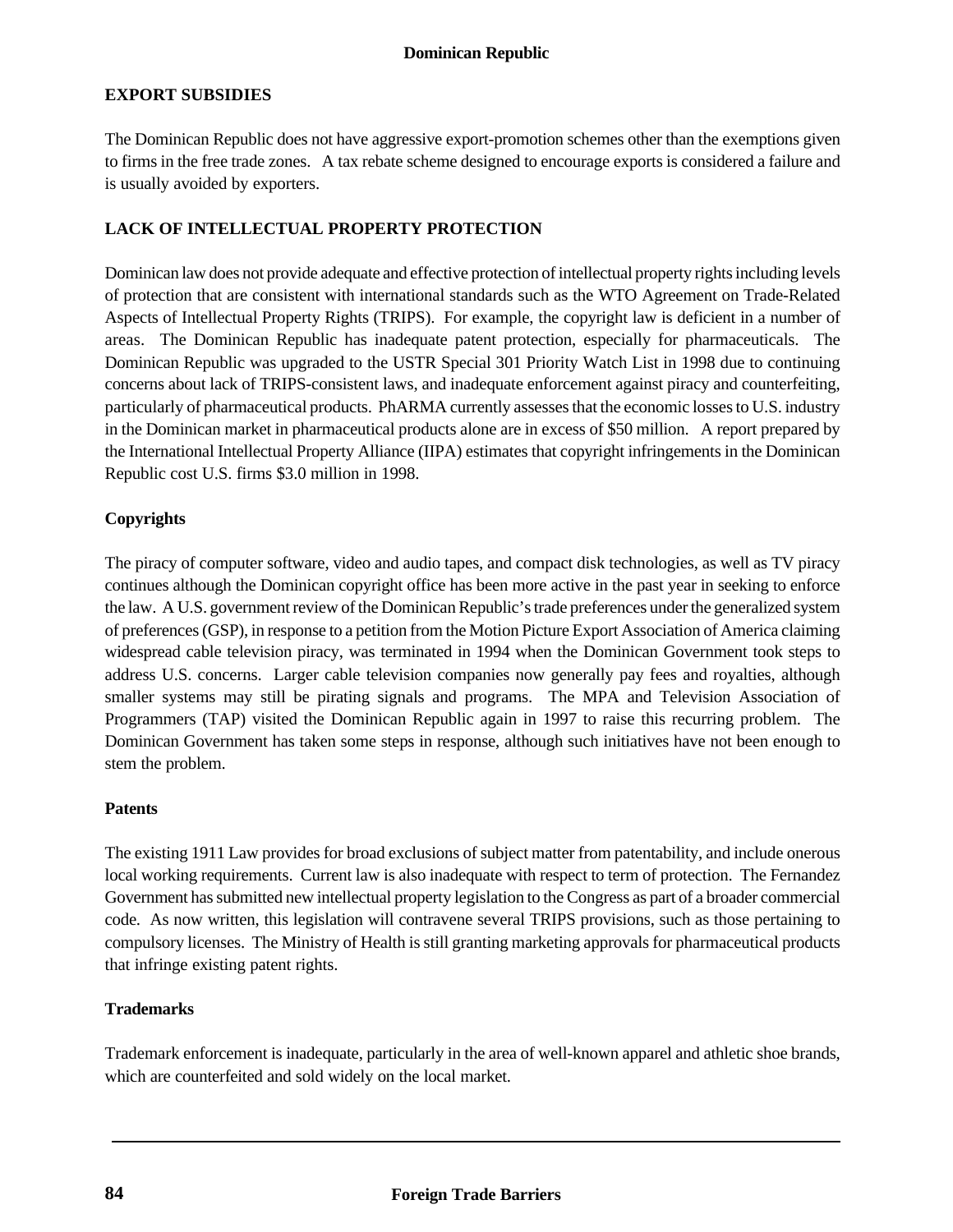# **Dominican Republic**

#### **SERVICES BARRIERS**

Until recently, foreign participation in the Financial Services Sector was restricted by law. The 1995 Foreign Investment Law, and a Financial-Monetary Code still before the Dominican Congress, permit foreign involvement in the Financial Services Sector. However, the practical impact of these provisions is not clear. There is no secondary securities market in the Dominican Republic so questions of brokerage services and securities underwriting, trading, etc., do not arise. The Dominican Republic is overdue in providing to the WTO an acceptance of the Fifth Protocol to the General Agreement on Trade in Services, which is necessary to bring its commitments on financial services into effect.

#### **ELECTRONIC COMMERCE**

There are no known tariff or non-tariff measures, burdensome or discriminatory regulations, or discriminatory taxation affecting electronic commerce.